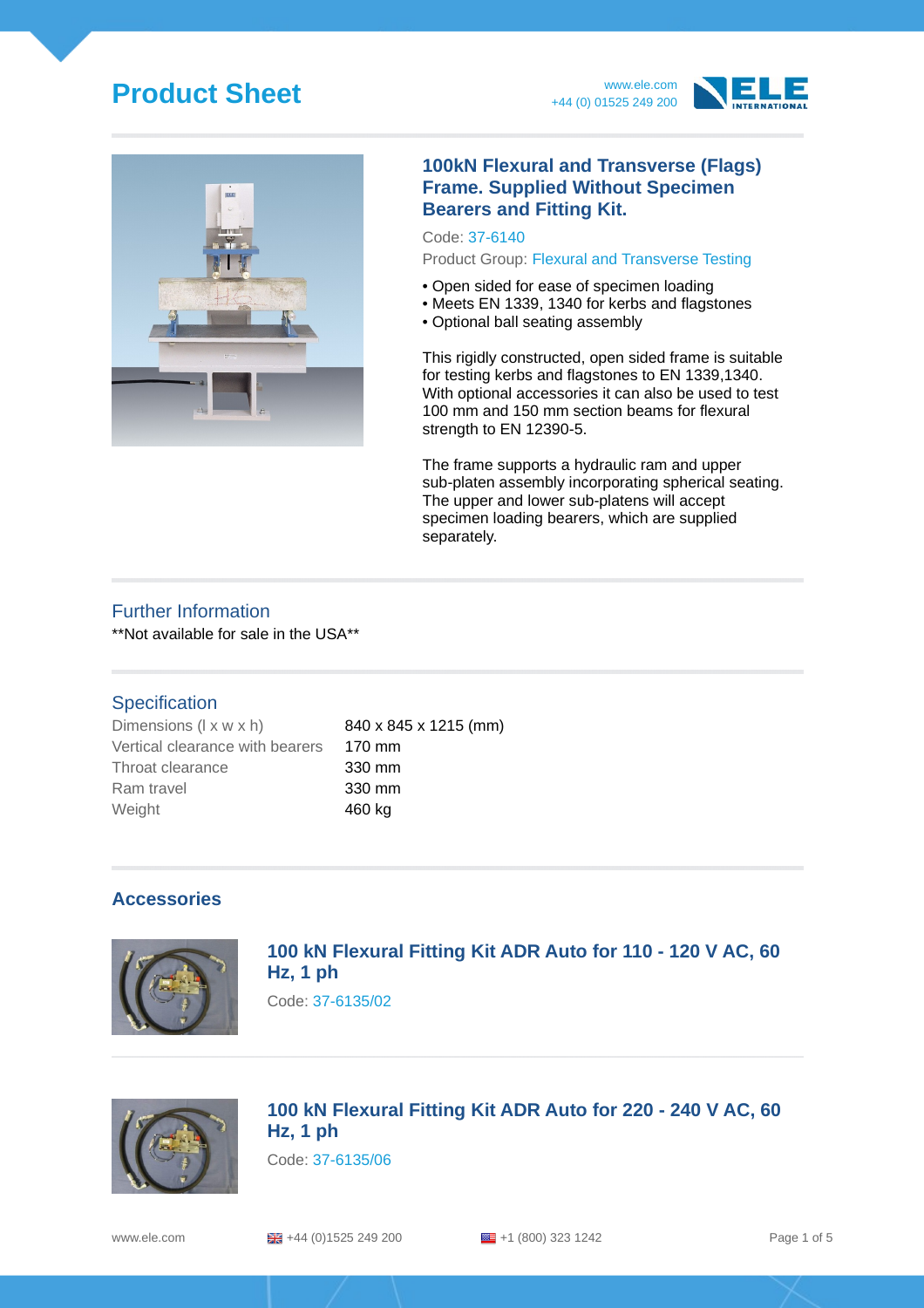# **Product Sheet** www.ele.com





## **100kN Flexural Fitting Kit (ADR) Used for Connecting Flexural Frames to ADR Compression Machines.**

Code: 37-6138



**Ball Seating Assembly 150mm Dia Platens.**

Code: 37-6133



**Change over valve assembly kit for 230V, 50/60Hz** Code: 37-0011/01



**Specimen Bearer Assembly**

Code: 37-6330



## **Specimen Bearers for testing flags. Used on 37-6140 flags frame.**

Code: 37-6364

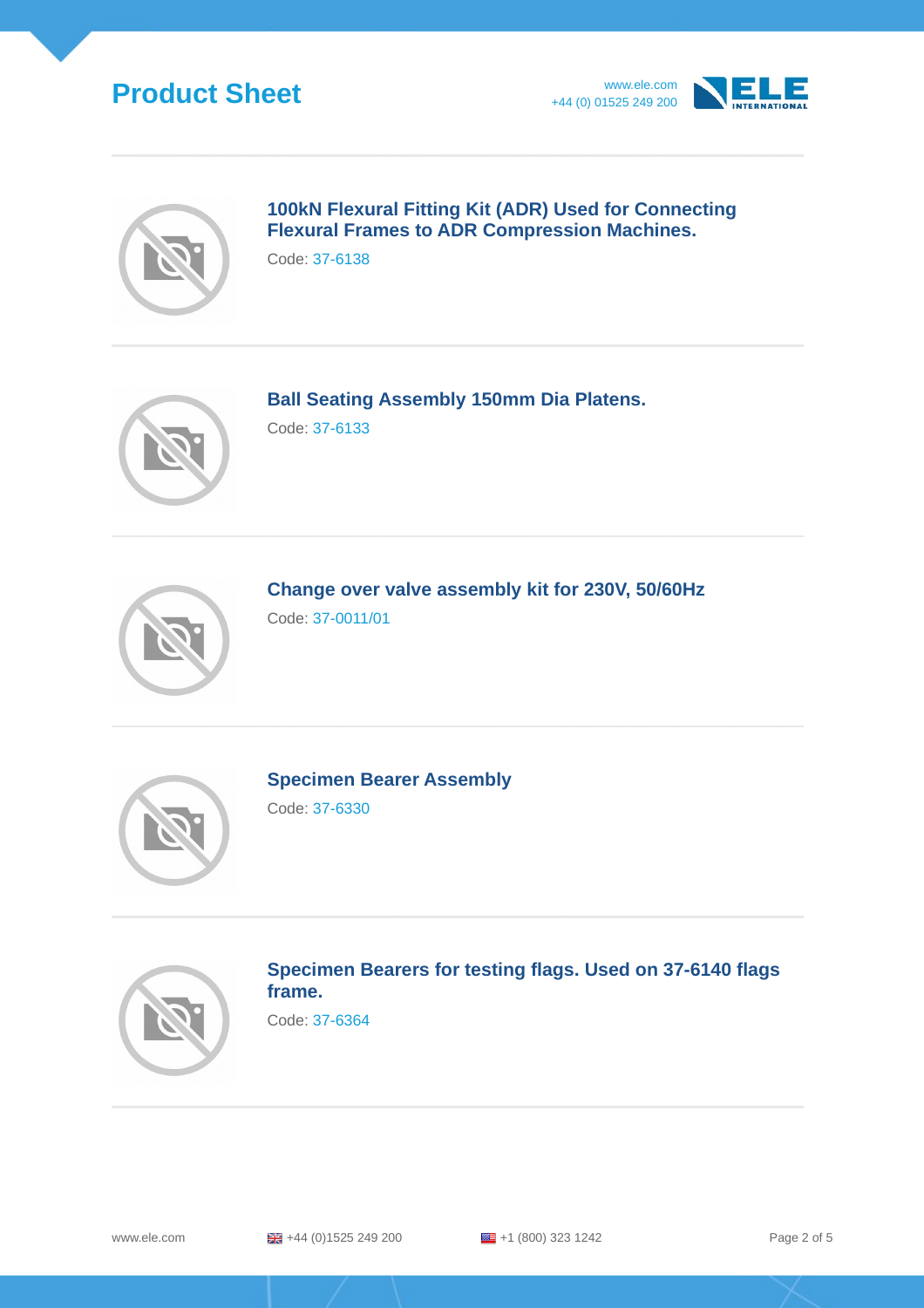





## **Specimen Bearers for Testing Kerbs. Used on 37-6140 Flags Frame.**

Code: 37-6362



**Standard Distance Piece - 100 mm Depth**

Code: 37-5100



**Standard Distance Piece - 20 mm Depth**

Code: 37-4980



**Standard Distance Piece - 50 mm Depth** Code: 37-5000



**Standard Distance Piece - 60 mm Depth**

Code: 37-5020

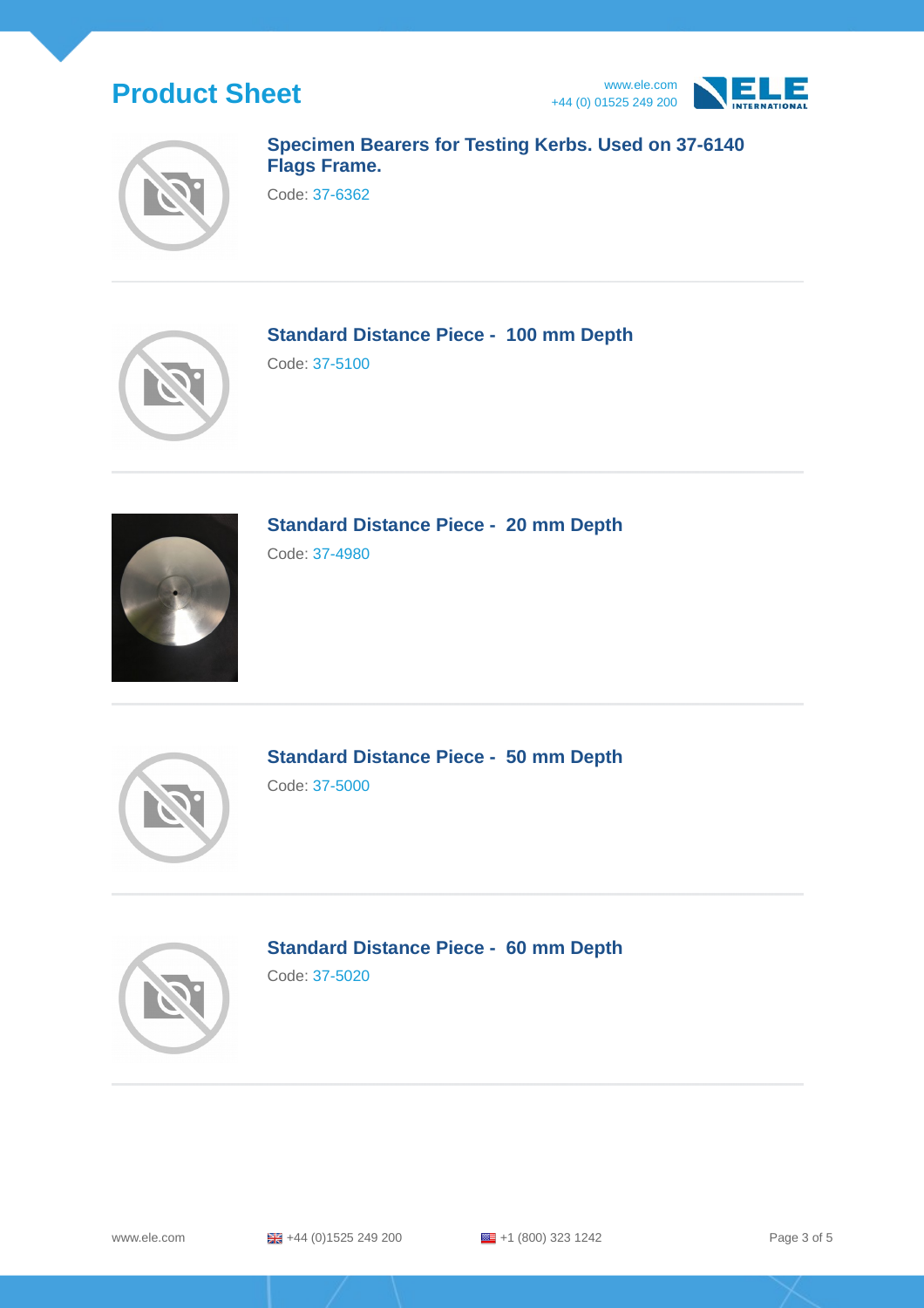







### **Standard Distance Piece - 80 mm Depth**

Code: 37-5050

### **Alternatives**



**Accu-Tek Touch 250 Automatic Compression Machine 110 V 60Hz**

Code: 36-1690/02



## **Accu-Tek Touch 250 Automatic Compression Machine 220-240 V 50Hz**

Code: 36-1690/01



**Accu-Tek Touch 250 Automatic Compression Machine 220-240 V 60Hz**

Code: 36-1690/06